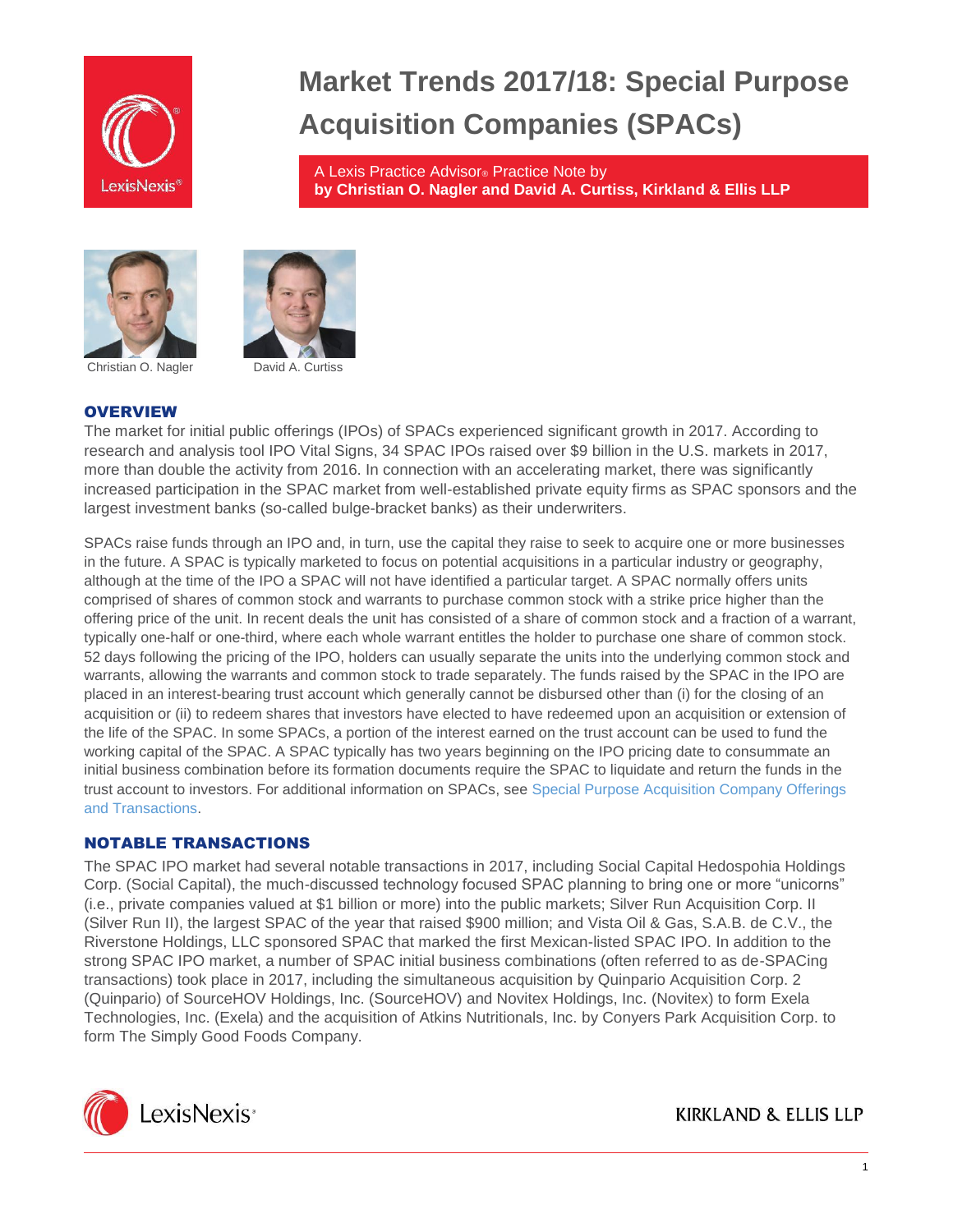## Social Capital

In a deal that attracted significant media attention, in September 2017, Social Capital consummated an IPO raising gross proceeds of \$690 million to acquire a technology unicorn. Led by Chamath Palihapitiya, a former Facebook executive, Social Capital intends to target the estimated 150 venture-backed, private technology companies valued at over \$1.0 billion to "create an alternative path to a traditional IPO for disruptive and agile technology companies to achieve their long-term objectives and overcome key deterrents to becoming public."

Social Capital offered 60,000,000 units for \$10.00 per unit. Each unit included one Class A ordinary share and one third of one warrant, with each whole warrant exercisable for one Class A ordinary share at an exercise price of \$11.50 per share. Credit Suisse, as sole representative for the two underwriters, quickly exercised its option to purchase an additional 9,000,000 million units, bringing the total offering to \$690 million of gross proceeds. Social Capital's units trade on the New York Stock Exchange (NYSE).

As unicorns have chosen to remain in the private markets longer, Social Capital aims to utilize the SPAC model to provide a more attractive path to the public markets, a model which, if successful, could provide significant future opportunities for SPACs to follow.

### Exela

One recent trend is that SPACs are increasingly pursuing more complex deSPACing transactions, including transactions which involve acquiring two target companies at once. In February 2017, Quinpario, a SPAC sponsored by Jeffry Quinn's investment firm, announced a combination with both Novitex (backed by Apollo Global Management, LLC) and SourceHOV (backed by HandsOn Global Management, LLC) to form Exela, a leading global information and transaction processing company. The complex, three-way transaction was supported by new debt financing led by the Royal Bank of Canada and Credit Suisse and a significant private investment in public equity (PIPE) investment from outside investors to backstop redemptions from the trust account. The \$2.8 billion merger consummated in July resulted in a delevered combined company that is traded on The Nasdaq Stock Market (Nasdaq). Another example of this trend is National Energy Services Reunited Corp.'s proposed concurrent acquisition of Gulf Energy SAOC and National Petroleum Services for an aggregate purchase price of approximately \$1.1 billion.

# DEAL STRUCTURE AND PROCESS

### Initial Public Offering

A sponsor typically forms the SPAC entity prior to making an initial filing of a registration statement—usually on Form S-1. A SPAC is most often sponsored by either (i) well known professionals in the specific industry or geography of focus for the SPAC or (ii) private equity funds seeking acquisitions outside the focus of their general funds.

The registration statement for a SPAC follows the same form requirements as any other IPO. However, since the SPAC has no operations to describe, the disclosure is relatively simple. The registration statement includes current financial information of the SPAC, including audited financial statements, and a detailed description of the SPAC structure. In addition, although the SPAC will not have identified a target, the registration statement will describe the expertise of the sponsor and generally describe the industry or geography on which the SPAC will focus. For further information on IPOs in general, see [Initial Public Offering Process](https://advance.lexis.com/open/document/lpadocument/?pdmfid=1000522&crid=18712cdb-9567-4222-8b0f-ca1d8360312c&pddocfullpath=%2Fshared%2Fdocument%2Fanalytical-materials%2Furn%3AcontentItem%3A576Y-2CH1-DXPM-S022-00000-00&pddocid=urn%3AcontentItem%3A576Y-2CH1-DXPM-S022-00000-00&pdcontentcomponentid=101206&pdteaserkey=sr0&pditab=allpods&ecomp=-vtg&earg=sr0&prid=5498fee2-de92-4100-b057-15fea52962e3) , [Registration Statement](https://advance.lexis.com/open/document/lpadocument/?pdmfid=1000522&crid=29b95ae8-4b20-48b0-89ff-7bcaf984fc25&pddocfullpath=%2Fshared%2Fdocument%2Fanalytical-materials%2Furn%3AcontentItem%3A5995-G7W1-JWJ0-G48F-00000-00&pddocid=urn%3AcontentItem%3A5995-G7W1-JWJ0-G48F-00000-00&pdcontentcomponentid=101206&pdteaserkey=sr0&pditab=allpods&ecomp=-vtg&earg=sr0&prid=1ac18e2b-e17a-4694-a215-d8f190001ea9)  [and](https://advance.lexis.com/open/document/lpadocument/?pdmfid=1000522&crid=29b95ae8-4b20-48b0-89ff-7bcaf984fc25&pddocfullpath=%2Fshared%2Fdocument%2Fanalytical-materials%2Furn%3AcontentItem%3A5995-G7W1-JWJ0-G48F-00000-00&pddocid=urn%3AcontentItem%3A5995-G7W1-JWJ0-G48F-00000-00&pdcontentcomponentid=101206&pdteaserkey=sr0&pditab=allpods&ecomp=-vtg&earg=sr0&prid=1ac18e2b-e17a-4694-a215-d8f190001ea9) [Preliminary Prospectus Preparations for an IPO,](https://advance.lexis.com/open/document/lpadocument/?pdmfid=1000522&crid=29b95ae8-4b20-48b0-89ff-7bcaf984fc25&pddocfullpath=%2Fshared%2Fdocument%2Fanalytical-materials%2Furn%3AcontentItem%3A5995-G7W1-JWJ0-G48F-00000-00&pddocid=urn%3AcontentItem%3A5995-G7W1-JWJ0-G48F-00000-00&pdcontentcomponentid=101206&pdteaserkey=sr0&pditab=allpods&ecomp=-vtg&earg=sr0&prid=1ac18e2b-e17a-4694-a215-d8f190001ea9) [Going Public: Client Preparations,](https://advance.lexis.com/open/document/lpadocument/?pdmfid=1000522&crid=2887f18b-ee19-4b9e-8668-17477b864899&pddocfullpath=%2Fshared%2Fdocument%2Fanalytical-materials%2Furn%3AcontentItem%3A5995-G7W1-JWJ0-G463-00000-00&pddocid=urn%3AcontentItem%3A5995-G7W1-JWJ0-G463-00000-00&pdcontentcomponentid=101206&pdteaserkey=sr0&pditab=allpods&ecomp=-vtg&earg=sr0&prid=99a6f9bc-9722-4df4-b415-447ab44ba944) [Top 10 Practice Tips:](https://advance.lexis.com/open/document/lpadocument/?pdmfid=1000522&crid=590e426d-e706-4851-be37-59eebfd49e90&pddocfullpath=%2Fshared%2Fdocument%2Fanalytical-materials%2Furn%3AcontentItem%3A5P75-BTF1-F22N-X2S2-00000-00&pddocid=urn%3AcontentItem%3A5P75-BTF1-F22N-X2S2-00000-00&pdcontentcomponentid=101206&pdteaserkey=sr0&pditab=allpods&ecomp=-vtg&earg=sr0&prid=47c5a7fb-ea1d-4aa7-b85c-93b89cb42833)  [Initial](https://advance.lexis.com/open/document/lpadocument/?pdmfid=1000522&crid=590e426d-e706-4851-be37-59eebfd49e90&pddocfullpath=%2Fshared%2Fdocument%2Fanalytical-materials%2Furn%3AcontentItem%3A5P75-BTF1-F22N-X2S2-00000-00&pddocid=urn%3AcontentItem%3A5P75-BTF1-F22N-X2S2-00000-00&pdcontentcomponentid=101206&pdteaserkey=sr0&pditab=allpods&ecomp=-vtg&earg=sr0&prid=47c5a7fb-ea1d-4aa7-b85c-93b89cb42833) [Public Offerings,](https://advance.lexis.com/open/document/lpadocument/?pdmfid=1000522&crid=590e426d-e706-4851-be37-59eebfd49e90&pddocfullpath=%2Fshared%2Fdocument%2Fanalytical-materials%2Furn%3AcontentItem%3A5P75-BTF1-F22N-X2S2-00000-00&pddocid=urn%3AcontentItem%3A5P75-BTF1-F22N-X2S2-00000-00&pdcontentcomponentid=101206&pdteaserkey=sr0&pditab=allpods&ecomp=-vtg&earg=sr0&prid=47c5a7fb-ea1d-4aa7-b85c-93b89cb42833) and [Initial Public Offerings Resource Kit.](https://advance.lexis.com/open/document/lpadocument/?pdmfid=1000522&crid=6a92b052-2504-4bae-8760-0341d2711c3e&pddocfullpath=%2Fshared%2Fdocument%2Fanalytical-materials%2Furn%3AcontentItem%3A5MM6-CB71-K054-G29X-00000-00&pddocid=urn%3AcontentItem%3A5MM6-CB71-K054-G29X-00000-00&pdcontentcomponentid=101206&pdteaserkey=sr0&pditab=allpods&ecomp=-vtg&earg=sr0&prid=d204c7e0-f1cf-47dd-8076-1f067df0e1a5)

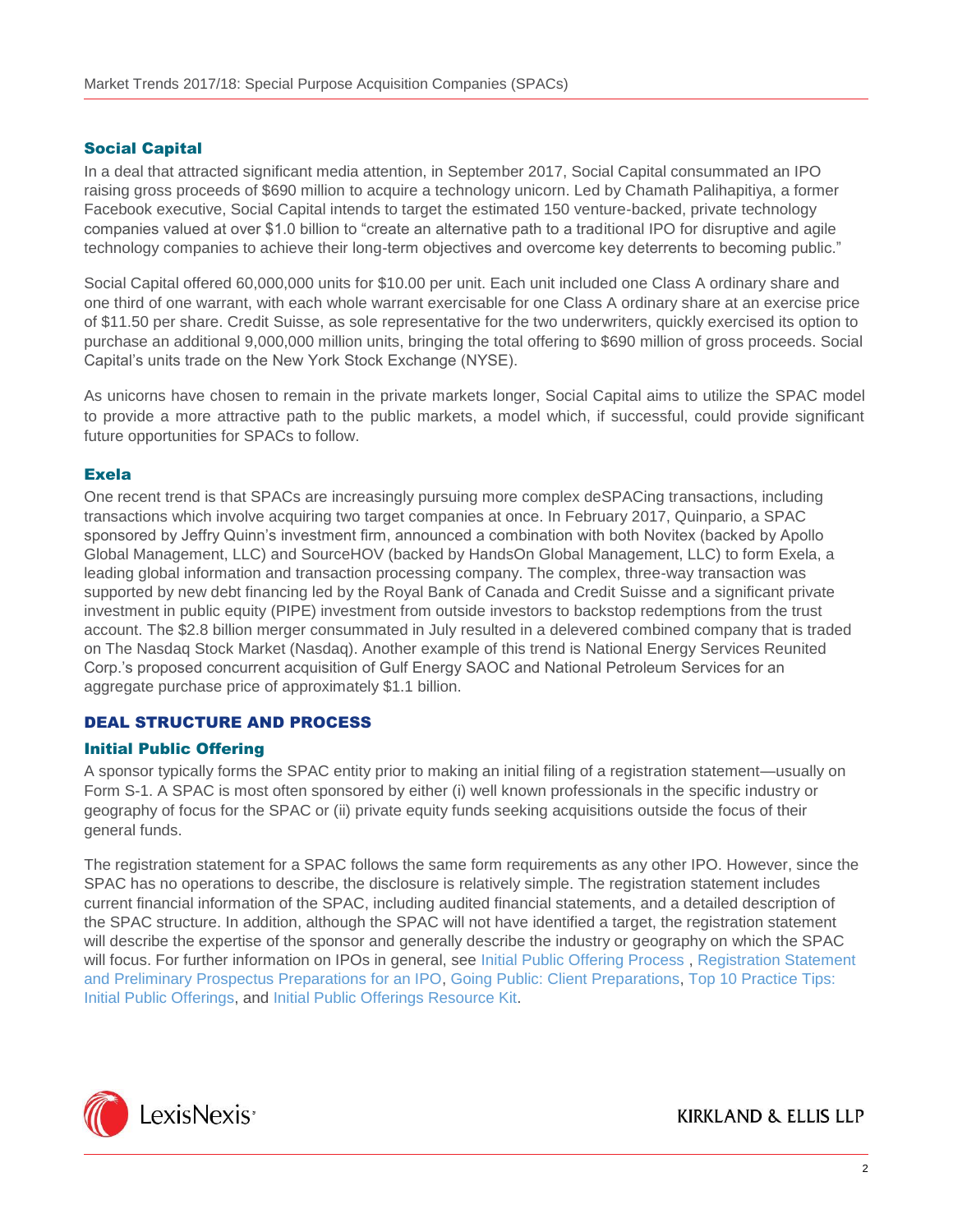Upon consummation of an IPO, the typical capitalization of a SPAC is as follows:

- 20% of the outstanding shares are issued for a nominal amount to the sponsor(s) in what is referred to as the "sponsor promote" or the "founders shares."
- 80% of the outstanding shares are issued to the public in the IPO as part of a unit that also contains a warrant or a fraction thereof. The proceeds of the IPO, after paying part of the underwriting discount and other expenses, are placed in a trust account. The remaining part of the underwriting discount is only paid upon the consummation of an initial business combination.
- The sponsor also purchases warrants to fund the difference between the offering price to the public and the commissions and expenses paid by the SPAC such that there are enough funds in the trust to repurchase shares at the offering price of a unit upon redemption. The proceeds received by the SPAC from the privately placed warrants are referred to as the sponsor's "at risk capital" because upon a liquidation, these amounts are paid out to the public shareholders and the warrants purchased would not have any value and would not receive any distributions.

# Business Combination

After the IPO, the SPAC is typically listed on either Nasdaq or the NYSE, and management of the SPAC turns its attention to seeking an existing business to acquire in the SPAC's initial business combination. For additional information on listing on Nasdaq or NYSE, see [Nasdaq Initial Listing Requirements Table](https://advance.lexis.com/open/document/lpadocument/?pdmfid=1000522&crid=f70061a2-47ee-470d-80fa-5762a57898ca&pddocfullpath=%2Fshared%2Fdocument%2Fforms%2Furn%3AcontentItem%3A5J6K-9SX1-JTGH-B3MR-00000-00&pddocid=urn%3AcontentItem%3A5J6K-9SX1-JTGH-B3MR-00000-00&pdcontentcomponentid=101207&pdteaserkey=sr0&pditab=allpods&ecomp=-vtg&earg=sr0&prid=34edbf5b-7d65-4bbb-a672-4c604956a25b) and [NASDAQ](https://advance.lexis.com/open/document/lpadocument/?pdmfid=1000522&crid=e8de0704-00d9-47ff-aa0d-4a02ccf47013&pddocfullpath=%2Fshared%2Fdocument%2Fforms%2Furn%3AcontentItem%3A5J6K-9SX1-JTGH-B3MP-00000-00&pddocid=urn%3AcontentItem%3A5J6K-9SX1-JTGH-B3MP-00000-00&pdcontentcomponentid=101207&pdteaserkey=sr0&pditab=allpods&ecomp=-vtg&earg=sr0&prid=d856fd43-0c82-498a-b31e-3146ba7ca336) [Continued Listing Requirements Table.](https://advance.lexis.com/open/document/lpadocument/?pdmfid=1000522&crid=e8de0704-00d9-47ff-aa0d-4a02ccf47013&pddocfullpath=%2Fshared%2Fdocument%2Fforms%2Furn%3AcontentItem%3A5J6K-9SX1-JTGH-B3MP-00000-00&pddocid=urn%3AcontentItem%3A5J6K-9SX1-JTGH-B3MP-00000-00&pdcontentcomponentid=101207&pdteaserkey=sr0&pditab=allpods&ecomp=-vtg&earg=sr0&prid=d856fd43-0c82-498a-b31e-3146ba7ca336) Management of the SPAC is typically a group of people affiliated with or on loan from the sponsor who dedicate part of their time to seeking an initial business combination. Pursuant to stock exchange rules, the initial business combination must occur with one or more target businesses that together have an aggregate fair market value of at least 80% of the assets held in the trust account (excluding the deferred underwriting commissions and other items) at the time of the definitive transaction agreement.

After signing a definitive agreement for the initial business combination, the SPAC must either (i) seek stockholder approval of the initial business combination at a meeting called for such purpose in connection with which stockholders may seek to have their shares redeemed (regardless of whether they vote for or against the initial business combination) or (ii) provide stockholders with the opportunity to sell their public shares to the SPAC by means of a tender offer. For additional information on seeking shareholder approval under Nasdaq or NYSE rules, see [20% Rule and Other NYSE and NASDAQ Shareholder Approval Requirements.](https://advance.lexis.com/open/document/lpadocument/?pdmfid=1000522&crid=33c8dd75-8f86-424c-b778-8e5b3de7cf6d&pddocfullpath=%2Fshared%2Fdocument%2Fanalytical-materials%2Furn%3AcontentItem%3A5J9R-YR71-JXNB-64MK-00000-00&pddocid=urn%3AcontentItem%3A5J9R-YR71-JXNB-64MK-00000-00&pdcontentcomponentid=101206&pdteaserkey=sr0&pditab=allpods&ecomp=-vtg&earg=sr0&prid=c9181ce8-1b9b-4b0f-8ab6-1dfdccf9ba6d) Whether through redemption or a tender offer, the price paid for the shares is an amount in cash equal to the holder's pro rata share of the aggregate amount then on deposit in the trust account, including interest but less taxes payable and amounts permitted to be withdrawn for working capital purposes. Many SPACs restrict holders (together with others they are acting in concert with) from redeeming more than a certain percentage—generally 10% to 20% of the outstanding public shares in order to discourage holders from accumulating large blocks of shares. This is often referred to as the "Bulldog provision" (named after an activist investment fund that in 2008 accumulated a large stake in TM Entertainment and Media, a SPAC, and attempted to replace the board of directors and force an early liquidation of the SPAC).

The choice to seek stockholder approval of the initial business combination or to conduct a tender offer for its shares is in the discretion of the SPAC, generally in consultation with the counterparties to the business combination. The decision is based on a variety of factors, including whether the transaction otherwise requires approval of the SPAC's stockholders (such as authorization to amend the formation documents or to issue 20% or more of the outstanding shares) and the timing of the transaction. In addition, a business combination is often structured to supplement the trust account (or to backstop any redemptions) through issuance of new equity in the combined company at closing through a PIPE investment. The PIPE, the terms of which may vary widely,

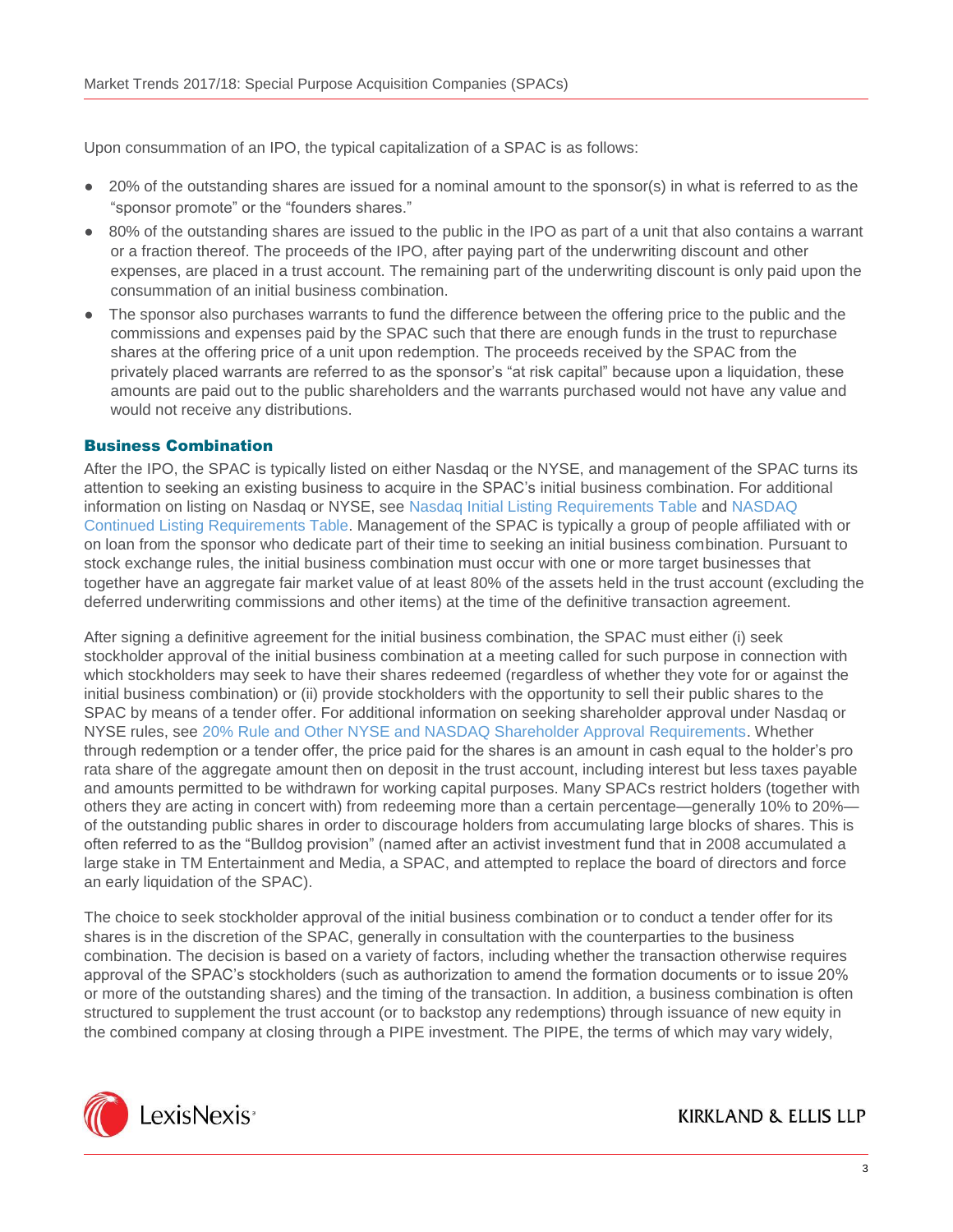may be committed at signing or marketed to potential PIPE investors between signing and closing. Some recent SPACs have signed equity commitments with their sponsor, its affiliates, and other investors at the time of the IPO to provide additional equity financing in connection with the initial business combination, providing the SPAC with greater certainty that any equity funding necessary to complete the transaction will be available. The transactions also often include committed debt financing, either to refinance existing debt of the target company subject to acceleration upon the completion of the transaction or as consideration to purchase the target company. The process from signing to closing typically takes two to five months, depending on the stockholder and regulatory approvals necessary to complete the transaction.

# **Proxy**

If the SPAC submits the combination to a shareholder vote, it will typically prepare and file a proxy statement with the SEC on Schedule 14A to be mailed to shareholders. The SPAC proxy contains all the information that is typical for a large merger, including the target's current and historical audited and interim financial statements as well as other detailed disclosure about the target company or companies. Often targets in initial business combinations are not regularly preparing financial statements that meet SEC filing requirements or being audited under the standards of the Public Company Accounting Oversight Board. In that case, preparing the information can be a significant impediment to timely filing the proxy statement, which affects the timing of closing the transaction. The proxy will also contain a complete description of the post-transaction company and its management, directors, governance structure, and material contracts (including debt financing agreements related to the de-SPACing transaction). If the transaction structure contemplates an entity other than the SPAC as the surviving public company, the proxy could be combined with a prospectus and filed as a registration statement on Form S-4 to register new shares in the surviving company. The proxy is also used to offer the shareholders their redemption rights pursuant to the SPAC's charter documents. For additional information on proxy statements, see [Proxy Statement and Annual Report Drafting,](https://advance.lexis.com/open/document/lpadocument/?pdmfid=1000522&crid=946590ba-5bca-40f0-a542-bfd479daba41&pddocfullpath=%2Fshared%2Fdocument%2Fanalytical-materials%2Furn%3AcontentItem%3A576Y-2CH1-DXPM-S037-00000-00&pddocid=urn%3AcontentItem%3A576Y-2CH1-DXPM-S037-00000-00&pdcontentcomponentid=101206&pdteaserkey=sr0&pditab=allpods&ecomp=-vtg&earg=sr0&prid=7a78275e-5e64-4d96-9a4a-676293d3f1f9) [Proxy Statement and Annual Meeting:](https://advance.lexis.com/open/document/lpadocument/?pdmfid=1000522&crid=7561558a-a0c7-4999-b21e-222dab8b0ef2&pddocfullpath=%2Fshared%2Fdocument%2Fanalytical-materials%2Furn%3AcontentItem%3A5995-G7W1-JWJ0-G48B-00000-00&pddocid=urn%3AcontentItem%3A5995-G7W1-JWJ0-G48B-00000-00&pdcontentcomponentid=101206&pdteaserkey=sr0&pditab=allpods&ecomp=-vtg&earg=sr0&prid=8d5d2633-ea20-4851-ac01-9ba940a3ae86)  [Creating a](https://advance.lexis.com/open/document/lpadocument/?pdmfid=1000522&crid=7561558a-a0c7-4999-b21e-222dab8b0ef2&pddocfullpath=%2Fshared%2Fdocument%2Fanalytical-materials%2Furn%3AcontentItem%3A5995-G7W1-JWJ0-G48B-00000-00&pddocid=urn%3AcontentItem%3A5995-G7W1-JWJ0-G48B-00000-00&pdcontentcomponentid=101206&pdteaserkey=sr0&pditab=allpods&ecomp=-vtg&earg=sr0&prid=8d5d2633-ea20-4851-ac01-9ba940a3ae86) [Timeline and Checklist,](https://advance.lexis.com/open/document/lpadocument/?pdmfid=1000522&crid=7561558a-a0c7-4999-b21e-222dab8b0ef2&pddocfullpath=%2Fshared%2Fdocument%2Fanalytical-materials%2Furn%3AcontentItem%3A5995-G7W1-JWJ0-G48B-00000-00&pddocid=urn%3AcontentItem%3A5995-G7W1-JWJ0-G48B-00000-00&pdcontentcomponentid=101206&pdteaserkey=sr0&pditab=allpods&ecomp=-vtg&earg=sr0&prid=8d5d2633-ea20-4851-ac01-9ba940a3ae86) [Top 10 Practice Tips: Proxy Statement and Annual Meeting,](https://advance.lexis.com/open/document/lpadocument/?pdmfid=1000522&crid=0d047a38-06a9-4146-828e-a6c6582c0277&pddocfullpath=%2Fshared%2Fdocument%2Fanalytical-materials%2Furn%3AcontentItem%3A5RSN-VT91-JGPY-X4YK-00000-00&pddocid=urn%3AcontentItem%3A5RSN-VT91-JGPY-X4YK-00000-00&pdcontentcomponentid=101206&pdteaserkey=sr0&pditab=allpods&ecomp=-vtg&earg=sr0&prid=3d724e39-91f4-4c74-80bd-1cb3cc68350b) and [Proxy](https://advance.lexis.com/open/document/lpadocument/?pdmfid=1000522&crid=a901d845-30aa-481b-b55b-e2801d3210a2&pddocfullpath=%2Fshared%2Fdocument%2Fanalytical-materials%2Furn%3AcontentItem%3A5MM6-CB71-K054-G29V-00000-00&pddocid=urn%3AcontentItem%3A5MM6-CB71-K054-G29V-00000-00&pdcontentcomponentid=101206&pdteaserkey=sr0&pditab=allpods&ecomp=-vtg&earg=sr0&prid=d64421a1-6386-4a81-9514-13453e15d17c)  [Statement and](https://advance.lexis.com/open/document/lpadocument/?pdmfid=1000522&crid=a901d845-30aa-481b-b55b-e2801d3210a2&pddocfullpath=%2Fshared%2Fdocument%2Fanalytical-materials%2Furn%3AcontentItem%3A5MM6-CB71-K054-G29V-00000-00&pddocid=urn%3AcontentItem%3A5MM6-CB71-K054-G29V-00000-00&pdcontentcomponentid=101206&pdteaserkey=sr0&pditab=allpods&ecomp=-vtg&earg=sr0&prid=d64421a1-6386-4a81-9514-13453e15d17c) [Annual Meeting Resource Kit.](https://advance.lexis.com/open/document/lpadocument/?pdmfid=1000522&crid=a901d845-30aa-481b-b55b-e2801d3210a2&pddocfullpath=%2Fshared%2Fdocument%2Fanalytical-materials%2Furn%3AcontentItem%3A5MM6-CB71-K054-G29V-00000-00&pddocid=urn%3AcontentItem%3A5MM6-CB71-K054-G29V-00000-00&pdcontentcomponentid=101206&pdteaserkey=sr0&pditab=allpods&ecomp=-vtg&earg=sr0&prid=d64421a1-6386-4a81-9514-13453e15d17c)

If the business combination contemplates a tender offer in lieu of a proxy/redemption, the SPAC will prepare a Schedule TO which includes a similar level of disclosure about the target company or companies and the terms of the transaction as the proxy statement.

### **Liquidation**

Pursuant to its formation documents, if a SPAC is unable to complete the initial business combination within a set time period (usually 24 months from the IPO closing date), the SPAC will (i) cease all operations except for the purpose of winding up, (ii) redeem the then outstanding public shares for cash at a per-share price equal to the aggregate amount then on deposit in the trust account, including any earned interest, divided by the number of then outstanding public shares, and (iii) as promptly as reasonably possible following such redemption, dissolve and liquidate, subject in each case to the SPAC's obligations under applicable law, including to provide for claims of creditors. A SPAC can also seek to have the initial time period to seek a business combination extended, so long as it concurrently offers holders of the outstanding public shares the redemption rights they would have upon liquidation. The SPAC's officers and directors waive their rights to liquidating distributions from the trust account with respect to any shares held by them prior to the IPO, but not with respect to any public shares they acquire in or following the IPO.

# Other Key Market Trends

As the SPAC IPO market expanded in 2017, we saw more SPACs list on the NYSE than in the past, likely due to a reduction in the NYSE listing fees applicable to SPACs. In addition, both the NYSE and Nasdaq proposed

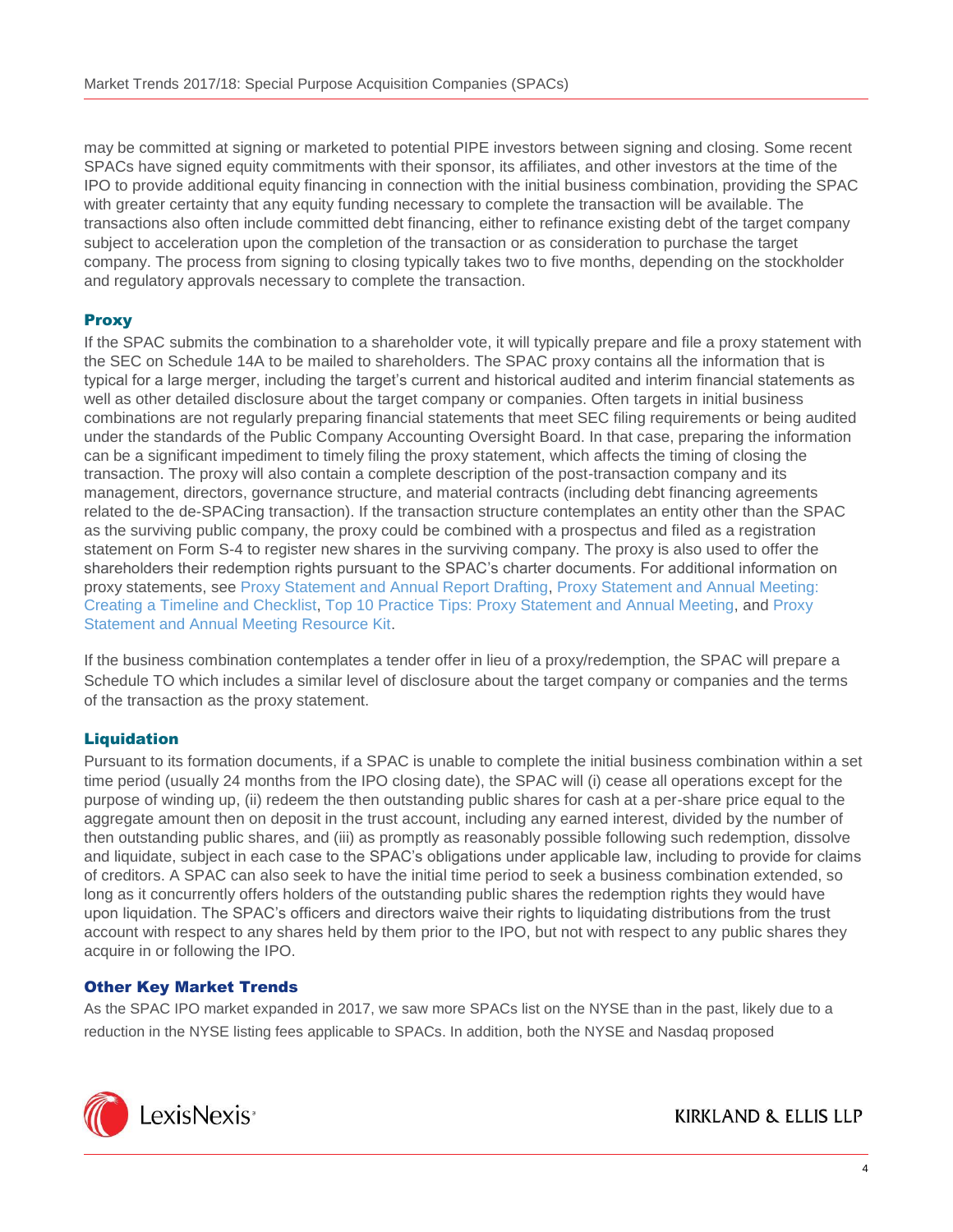changes to their listing rules to mitigate obstacles faced by SPACs in listing their shares and keeping their shares listed. The proposed changes by both exchanges, which remain subject to SEC review, include reducing the number of round lot holders (i.e., holders in possession of a number of shares that can be evenly divided by 100) and public holders required prior to an initial business combination and providing a grace period following the initial business combination to comply with the listing standards. These minimum holder requirements prevent listed securities from lacking in sufficient liquidity which could distort the price and trading volume of the stock. Since the share price of a SPAC is effectively supported by the funds from the IPO which are deposited in a trust account and the redemption right of holders in connection with an initial business combination, the price distortion due to a lack of liquidity is less of a concern. SPACs can experience challenges complying with the exchanges' round lot and public holder requirements prior to the consummation of an initial business combination because their shares often trade among a relatively limited number of investors. The proposed rule changes are intended to address the concern by lowering the holder requirements.

### MARKET OUTLOOK

SPACs continue to be an attractive vehicle for raising capital and an efficient pathway for privately held businesses to become publicly traded on an expedited timeline compared to a traditional IPO, diverting less of management's time to the transaction process and allowing management to focus on running the business. Market interest remains strong, both in new SPAC IPOs and in de-SPACing transactions. Already in 2018, according to IPO Vital Signs twelve SPAC IPOs have raised over \$2.3 billion. While it may be challenging to repeat the robust IPO pace of 2017, the SPAC IPO market should remain strong in 2018 and the market for deSPACing transactions should grow on the heels of a few strong years of SPAC IPO activity.